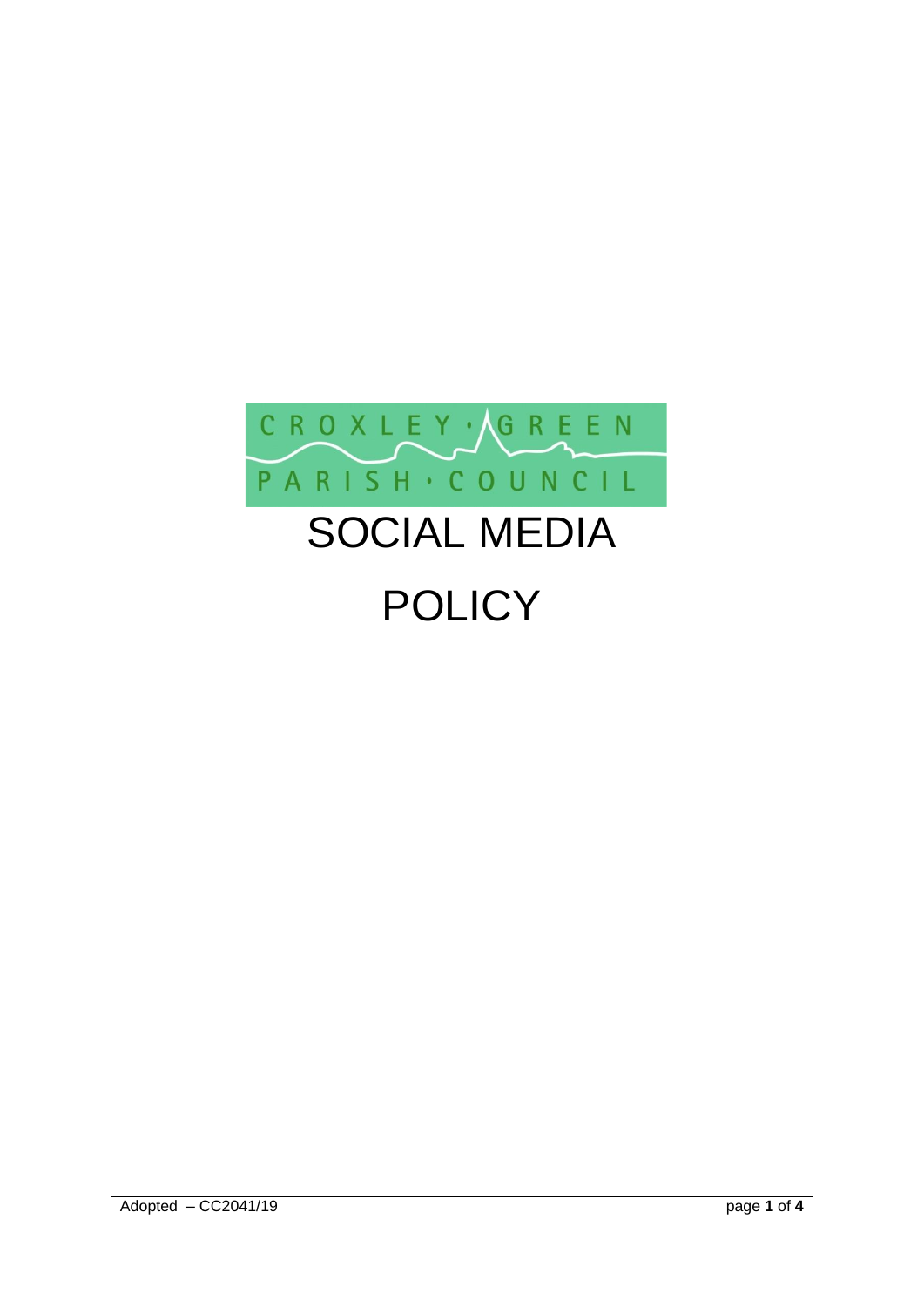# **1. POLICY STATEMENT**

Parish Councillors and staff are encouraged to use social media platforms to communicate and engage with the residents of Croxley Green effectively, responsibly, and in accordance with approved operational standards. Councillors equally have a responsibility to ensure that their private use of internet, social media and e-mail does not impact adversely on the council and its business or breach council code of conduct.

## **2. POLICY AIMS**

The key aims of the policy are to:

- Promote efficient and effective use of social media to best serve the residents of Croxley Green.
- Provide councillors with guidance on their responsibilities when using social media.
- Ensure that the Council's reputation is upheld and improved rather than adversely affected

#### **3. SCOPE**

This policy applies to the use of social media in both Council and private use, acknowledging that there is often a 'blurring' of councillors' formal duties and their private activities.

Council Use: - Use for legitimate council business consistent with the duties and responsibilities of a councillor.

Private Use: - Private use in a councillor's own time which may have an impact on the council.

#### **4. SOCIAL MEDIA**

'Social Media' is the collective term commonly given to websites and web applications that are used to discuss, debate and share information online.

The Council has official Twitter, Facebook and Instagram accounts.

## **5. LEGAL LIABILITY**

The Council may be held liable for any statements made as a result of a councillor's use of social media.

Defamation

• Communicating a defamatory statement about an individual either within, or outside, of the council. The council and the councillor personally could be sued for damages and criminal penalties could also apply.

Harassment and Discrimination

• Communication of offensive remarks, for example, the distribution of sexually explicit or offensive material relating to an individual's personal characteristics, perceived characteristics or those of someone connected to them as defined within equality legislation. These actions are capable of forming the basis of a complaint of harassment and bullying and liability can fall on both the council and the offending councillor.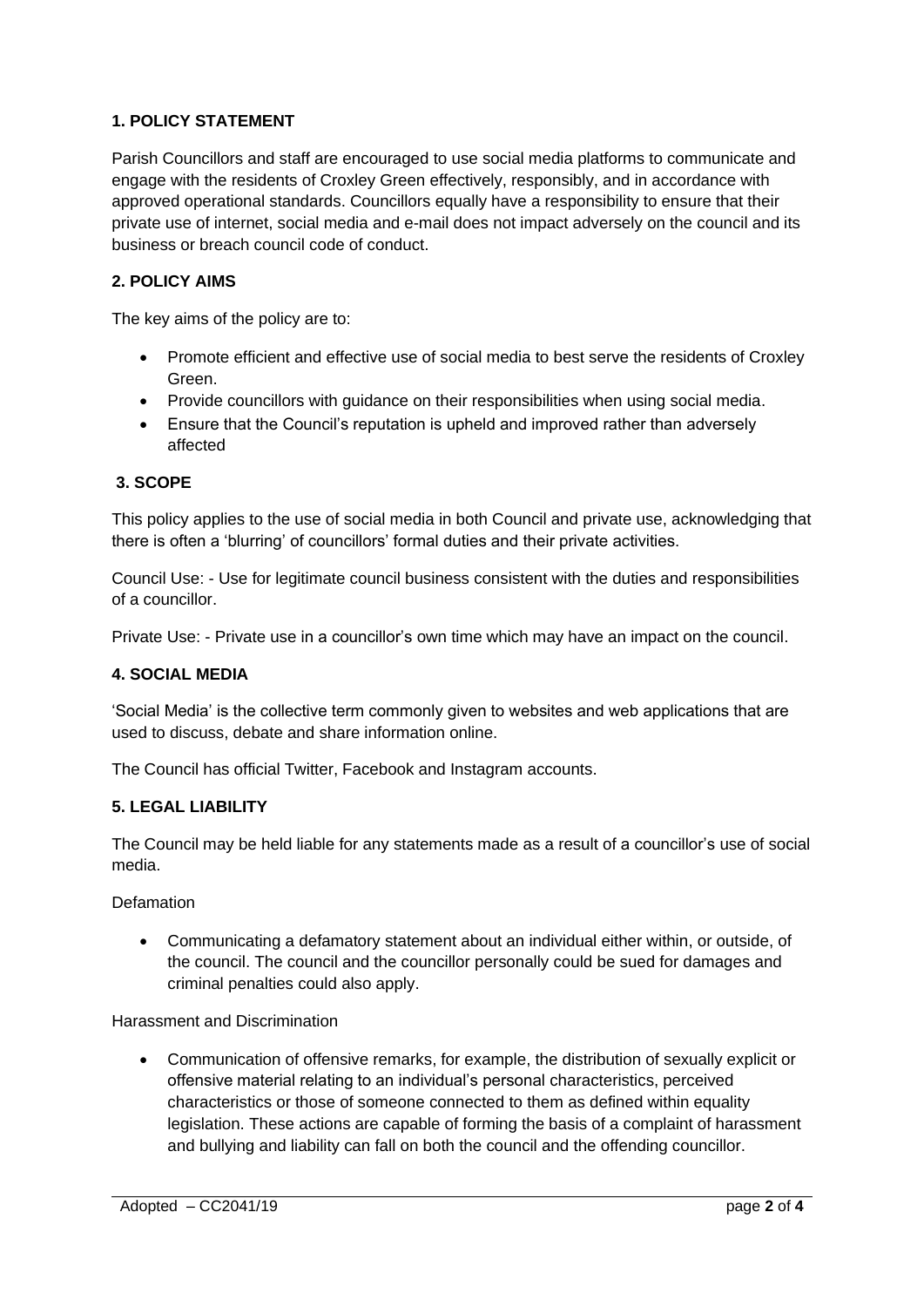## **6. BEST PRACTICE WHEN USING SOCIAL MEDIA FOR COUNCIL ACTIVITIES**

All Councillors are encouraged to use social media to help engage with the residents of Croxley Green.

When using social media, Councillors should:

- Remember that you are personally responsible for the content you publish on any form of social media.
- Never give out personal details of others such as home address and telephone numbers.
- Ensure that you handle any personal or sensitive information in line with the Data Protection Act.
- Comply with other Council policies when using social media.
- Show respect to all. You should be respectful of the Council, employees and councillors. Derogatory comments are always wrong.

If Councillors feel that they can offer an adequate response to questions about the Council on social media then they are encouraged to do so. Councillors can always recommend that an individual contacts the Parish Council office directly for further information.

If Councillors feel more comfortable creating a separate social media account for Council business, then they should contact the Clerk about setting one up using their council@ email address.

## **Parish Council Social Media Accounts**

The **official** Croxley Green Parish Council social media sites are set up and operated under the guidance of the Proper Officer, and should not be operated by councillors themselves.

## **7. PRIVATE USE OF INTERNET, SOCIAL MEDIA & EMAIL**

The council respects a councillor's right to freedom of expression when privately using the social media in their own time. Councillors should however, ensure that they do not inadvertently or otherwise engage in online conduct that could undermine their obligations as a Croxley Green parish councillor. Information posted on social media sites is in the public domain regardless of privacy settings. The author is responsible for the information posted and is legally liable for any breach or omission arising from his/her actions.

## *If commenting on social media, on a matter which may impact or be associated with Croxley Green Parish Council, councillors must make it clear that they are not commenting in an official capacity and that the views expressed are their own and do not necessarily reflect the views of the Council.*

Should councillors become aware of negative or disparaging remarks about the council or its services, they should inform the Proper Officer.

Councillors should be aware that colleagues, residents and third parties often have access to the material they may post on social media and as such this should be kept in mind when publishing information online that can be viewed by more than friends and family.